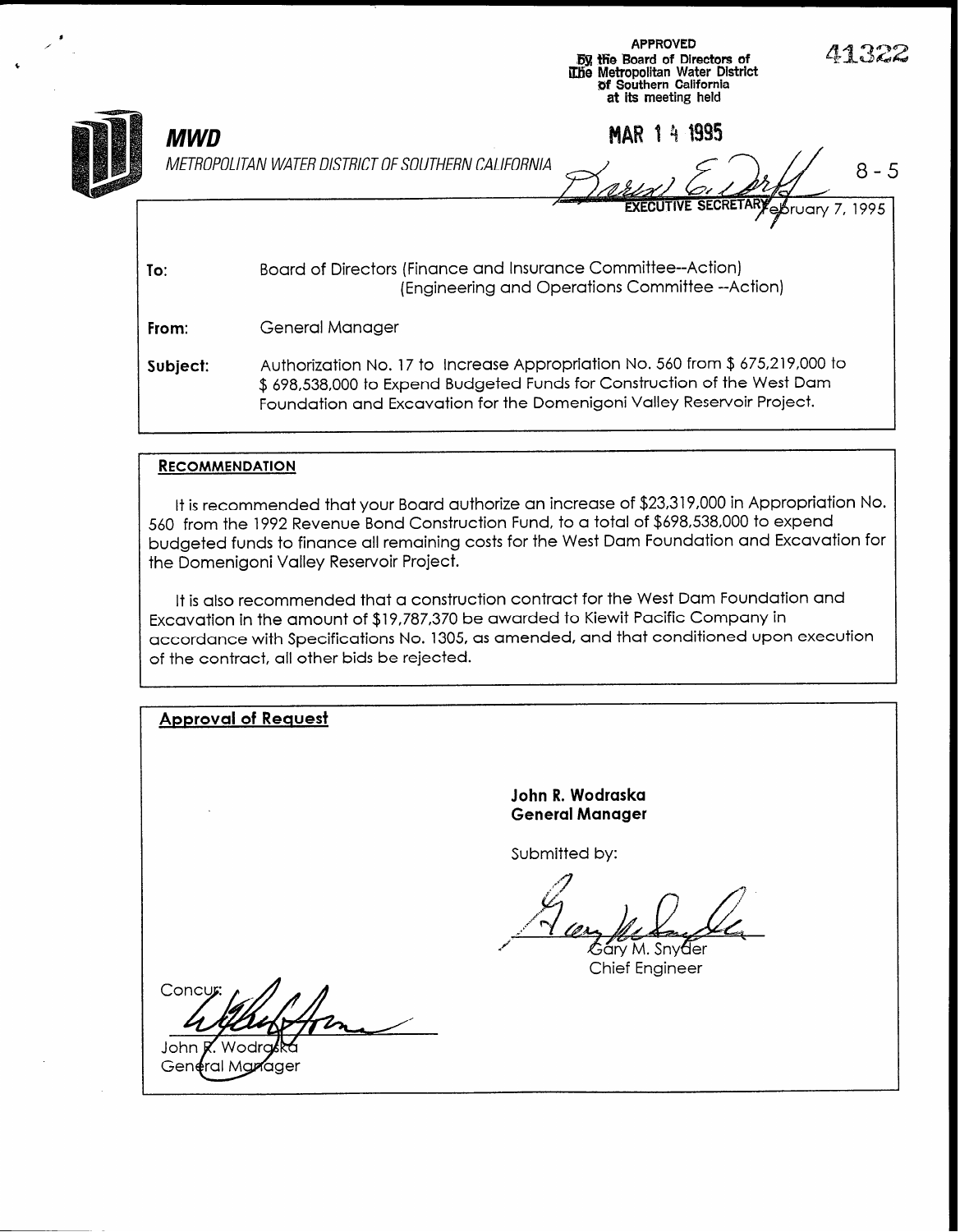.

#### BRIEF DESCRIPTION

Bids have been received under Specifications No.1 305, as amended, for the construction of the West Dam Foundation and Excavation. Twelve bids were received and opened. These bids are shown on the attached Abstract of Bids (see Attachment B). The low bid from Kiewit Pacific, in the amount of \$19,787,370 complies with the requirements of the specifications, is \$1,590,007 below the next lowest bid, and is \$9,712,630 below the Engineers Estimate.

A \$23,319,000 increase in Appropriation No. 560 is required to finance all remaining costs of the West Dam Foundation and Excavation. The total estimated cost of the Domenigoni Valley Reservoir Project(DVRP) is \$1,972,100,000 (see Attachment A).

|   | <b>CONTRACT TYPE</b>                                                          |        | <b>FUNDING</b>                                                                       | <b>TYPE OF COMPETITION</b>                             |
|---|-------------------------------------------------------------------------------|--------|--------------------------------------------------------------------------------------|--------------------------------------------------------|
|   | <b>NFW</b><br>Amended                                                         | М      | <b>CAPITAL - APPROPRIATION INCREASE</b><br>$O$ & M                                   | <b>M</b> COMPETITIVE BIDDING<br>Specification No. 1305 |
| М | <b>CONTRACT FORM</b><br>LEASE<br><b>PROFESSIONAL SERVICES</b><br>CONSTRUCTION | ⊠<br>п | <b>BUDGET STATUS</b><br>FY 94/95 AMT \$169,231,200<br>OUT-YEAR AMT<br>NON-BUDGET AMT | NEGOTIATED CONTRACT                                    |

### PURPOSE/BACKGROUND

The DVRP will be formed by the construction of West, East, and Saddle Dams and will provide 800,000 acre-feet of additional reservoir storage capacity within the Metropolitan service area. The West Dam will be located near the westerly end of the Domenigoni Valley. The dict and will be an earth-core rockfill dam and have a created by a core and the core about 8300 feet, about 8300 feet, and the core rock feet, about 8300 feet, about 8300 feet, about 8300 feet, about 8300 feet, about me dan will be all call foot footill agit and have a cluster gilt of about 2000 feet, a maximum height of about 285 feet above the existing valley floor, and a maximum height of<br>375 feet above the lowest level of the foundation excavation.

The West Dam Foundation and Excavation contract will be the first major element of dam The Yvest Dami footballon and Excavation conflict, will be the first major element of admi construction at the DVRP site. Work includes the initial excavation of approximately 12 million cubic yards of materials to a depth of approximately 60 feet within the limits of the West Dam south of the existing Newport Road. An additional 30 feet of excavation will be completed in the main excavation contract. All excavated materials will be either stockpiled for later use in the central core of the West Dam embankment or placed and contoured in the West<br>Recreation Area.

The contract also includes construction of a temporary diversion dike to provide storm water control during construction, a new T-intersection at State Highway 79 and widening of the existing Highway to provide construction access to the site, embankment material test fills, and East Dam test grouting.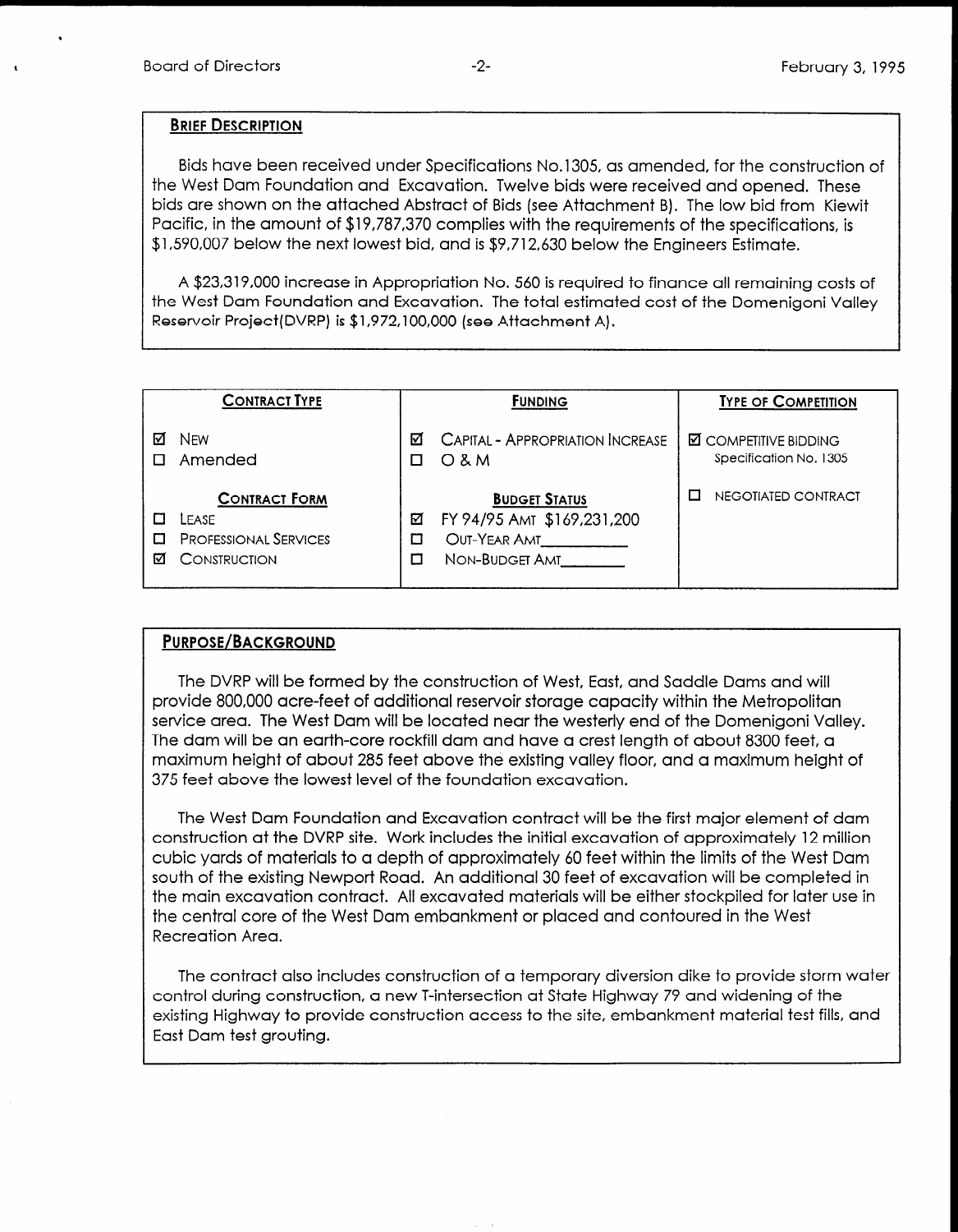### ACTIONS & MILESTONE

Final design of the West Dam Foundation and Excavation was completed in January 1995. Construction is anticipated to begin in April 1995 and to be completed in October 1995.

## MBE/WBE

The specifications, as amended, established certified Minority-Owned Business Enterprise (MBE) and Women-Owned Business Enterprise (WBE) participation goals of 14 percent MBE and 5 percent WBE. The specifications also provided that a bidder which does not meet the indicated participation goals must submit documentation of its good faith effort to meet such goals. Kiewit Pacific Co., has committed to achieve 13.6 percent certified MBE participation and 5.1 percent certified WBE participation. The MBE and WBE subcontractors are listed in Attachment C. Since Kiewit Pacific Co. did not meet the participation goals, its good faith effort was reviewed by the Office of Diversity, the Legal Department, and the Engineering Division. Kiewit Pacific Co.'s documented good faith effort meets the criteria set forth in the specification and is acceptable.

## CEQA COMPLIANCE / ENVIRONMENTAL DOCUMENTATION

All California Environmental Quality Act (CEQA) requirements have been satisfied for the proposed action. In October 1991, your Board certified the Final Environmental Impact Report for the Domenigoni Valley Reservoir Project. This action satisfied the provisions of CEQA, and no further environmental documentation or reviews are necessary for your Board to take action on this recommendation.

| <b>PLAN AND BID STATISTICS</b> | <b>EVALUATION CRITERIA:</b> LOW BID THAT MEETS THE       |
|--------------------------------|----------------------------------------------------------|
|                                | <b>BIDDERS</b><br>REQUIREMENTS OF<br>THE SPECIFICATIONS. |
| 95 CONTRACTORS REQUESTED PLANS | QUALIFICATIONS AND MBE/WBE PARTICIPATION ARE             |
|                                | ALSO CONSIDERED.                                         |
| 12 BIDS SUBMITTED              |                                                          |
|                                | <b>CONTRACTUAL DETAILS</b>                               |
|                                |                                                          |
|                                | ☑<br><b>ANTICIPATED DURATION</b><br>132 WORKING DAYS     |
|                                | <b>HOURLY RATES</b>                                      |
|                                | l۷<br>PREVAILING WAGE RATES WILL APPLY                   |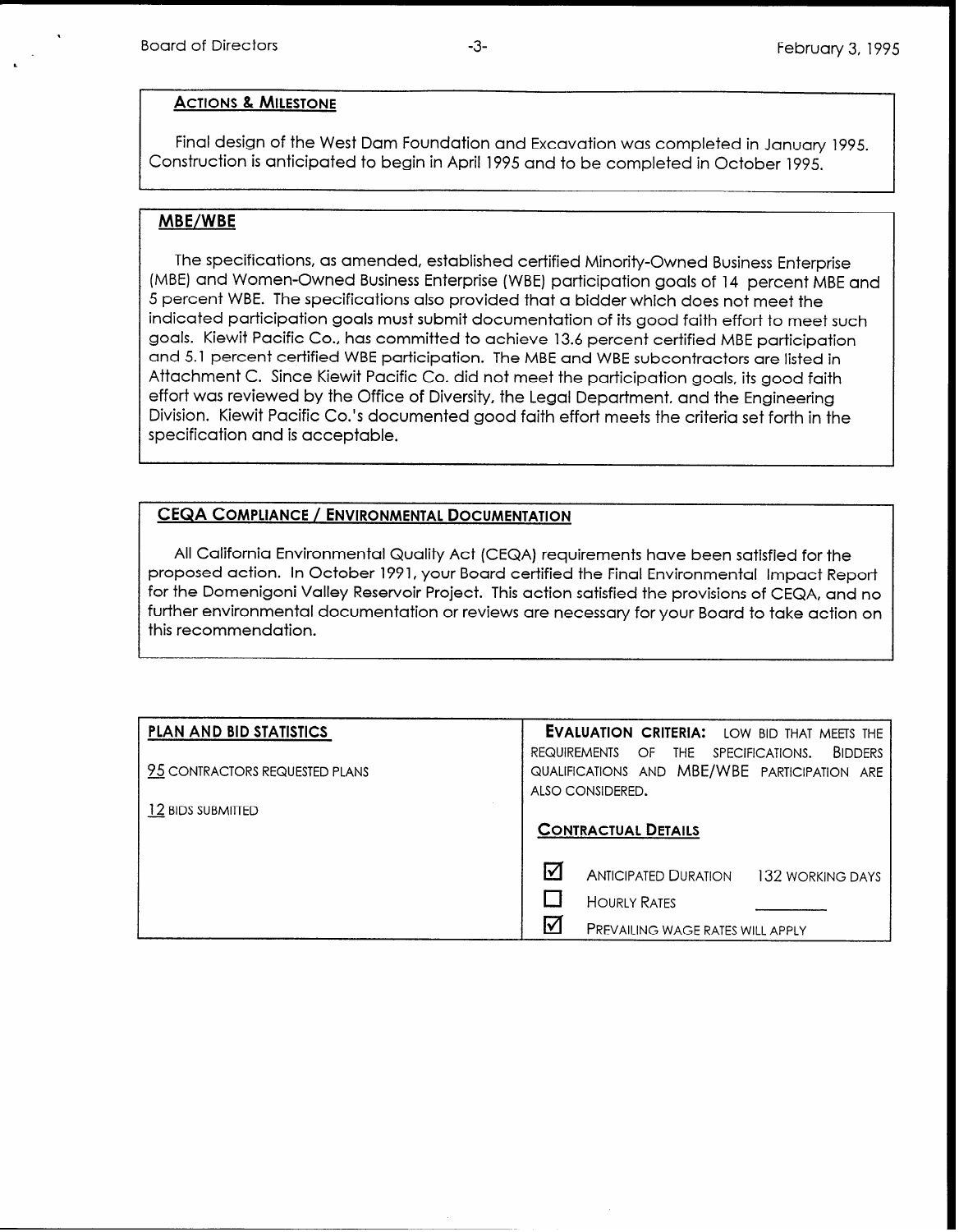#### FISCAL STATEMENT Domenigoni Valley Reservoir and Related Facilities (Program No.5-5600-11)

### Project Summary:

# Total Project

|              | <b>Current Budget</b> | <b>Total Appropriation</b> |
|--------------|-----------------------|----------------------------|
|              |                       | 15,000,000                 |
| Planning     | 15,000,000            |                            |
| Land*        | 334,000,000           | 334,000,000                |
| Mitigation*  | 32,681,000            | 32,681,000                 |
| Design       | 120,450,000           | 120,450,000                |
| Construction | 1,300,936,000         | 178,935,965                |
| Recreation   | 33,000,000            |                            |
| Contingency  | 136,033,000           | 17,471,035                 |
| TOTAL        | \$1,972,100,000       | \$698,538,000              |

\* Real estate costs include \$28.3 million for land purchases at the Santa Rosa Plateau and Shipley Reserve which when added to non-real estate mitigation costs of \$32.7 million results in a total mitigation value of \$61 million.

The total cost breakdowns for Revision Nos. 16 and 17 to Appropriation No, 560 are shown below:

|                                                                                                                                                                                                                              | <b>AUTHORIZATION NO. 16</b>                                                                                    | <b>AUTHORIZATION NO. 17</b>                                                                                    |
|------------------------------------------------------------------------------------------------------------------------------------------------------------------------------------------------------------------------------|----------------------------------------------------------------------------------------------------------------|----------------------------------------------------------------------------------------------------------------|
| Construction Specification No. 1305<br>Construction                                                                                                                                                                          | 97,983,812                                                                                                     | 19,787,370<br>97,983,812                                                                                       |
| Labor:<br>Preliminary Engineering, Final<br>Engineering, and Preparation                                                                                                                                                     |                                                                                                                |                                                                                                                |
| of Specifications                                                                                                                                                                                                            | 26,878,741                                                                                                     | 26,878,741                                                                                                     |
| Post Design                                                                                                                                                                                                                  | 858,012                                                                                                        | 858,012                                                                                                        |
| Contract Administration<br>Inspection and Survey                                                                                                                                                                             | 6,400,000                                                                                                      | 7,280,700                                                                                                      |
| Labor Subtotal                                                                                                                                                                                                               | 34,136,753                                                                                                     | 35,017,453                                                                                                     |
| Materials and Supplies<br>Right of Way Acquisition<br>Incidental Expenses<br><b>Professional Services</b><br><b>Operating Equipment Use</b><br><b>Administrative Overhead</b><br>Contingencies<br>Reimbursable from Agencies | 1,337,595<br>303,500,000<br>14,761,652<br>193,925,298<br>1,483,501<br>16,359,705<br>15,351,005<br>$-3,620,321$ | 1,337,595<br>303,500,000<br>14,806,652<br>193,925,298<br>1,483,501<br>16,845,605<br>17,471,035<br>$-3,620,321$ |
| <b>TOTAL</b>                                                                                                                                                                                                                 | \$675,219,000                                                                                                  | \$698,538,000                                                                                                  |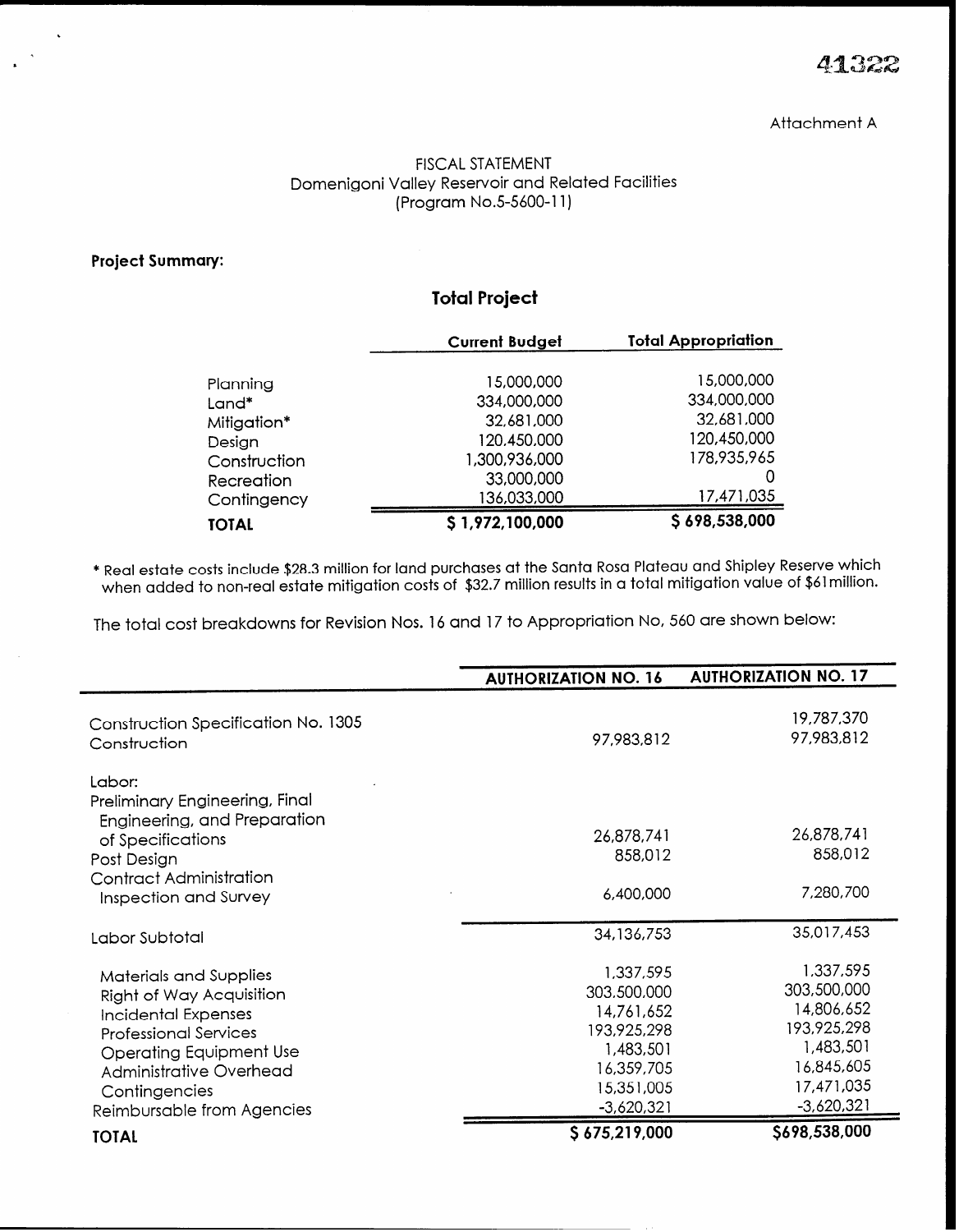## Fiscal Statement Attachment A (Program No. 5-5600-l 1)

 $\epsilon$ 

## Estimated Funds Required:

| <b>REVISION</b>                                                                                                                                                                                                                                                                           | <b>DATE</b>                                                                                                                                                                                                                                                                                   | <b>AMOUNT</b>                                                                                                                                                                                           |
|-------------------------------------------------------------------------------------------------------------------------------------------------------------------------------------------------------------------------------------------------------------------------------------------|-----------------------------------------------------------------------------------------------------------------------------------------------------------------------------------------------------------------------------------------------------------------------------------------------|---------------------------------------------------------------------------------------------------------------------------------------------------------------------------------------------------------|
| Initial<br>Revision No.1<br><b>Revision No.2</b><br>Revision No.3<br><b>Revision No.4</b><br>Revision No.5<br><b>Revision No.6</b><br><b>Revision No.7</b><br><b>Revision No.8</b><br><b>Revision No.9</b><br><b>Revision No.10</b><br>Revision No.11<br>Revision No.12<br>Revision No.13 | June 27, 1988<br>November 1, 1989<br>May 2, 1989<br>November 27, 1990<br>February 19, 1991<br>March 26, 1991<br>September 24, 1991<br>January 22, 1993<br>September 17, 1993<br>October 21, 1993<br>June 28, 1994<br>July 18, 1994<br>July 25, 1994<br>November 29, 1994<br>December 23, 1994 | 8,300,000<br>5,000,000<br>45,000,000<br>20,000,000<br>15,600,000<br>12,000,000<br>189,100,000<br>12,300,000<br>112,000,000<br>1,670,000<br>987,000<br>952,000<br>19,621,000<br>94,100,000<br>56,758,000 |
| Revision No.14<br><b>Revision No.15</b><br>Authorization No.16<br><b>Authorization No.17</b>                                                                                                                                                                                              | December 23, 1994<br>February 7, 1995<br>February 7, 1995                                                                                                                                                                                                                                     | 22,331,000<br>59,500,000<br>23,319,000<br>1,273,562,000                                                                                                                                                 |
| Remaining<br><b>TOTAL</b>                                                                                                                                                                                                                                                                 |                                                                                                                                                                                                                                                                                               | \$1,972,100,000                                                                                                                                                                                         |

## Source of Funds:

1992 Revenue Bond Construction Fund

## Class One:

Projects directly related to delivery of water.

## Projected Expenditures of Funds:

|         | Fiscal Year 1992/93          | \$251,800,000  |
|---------|------------------------------|----------------|
| Through |                              | \$109,570,000  |
|         | Fiscal Year 1993/94          |                |
|         | Fiscal Year 1994/95          | \$148,974,000  |
|         | Fiscal Year 1995/96          | \$411,534,800  |
|         | Fiscal Year 1996/97          | \$429,510,700  |
|         | Fiscal Year 1997/98          | \$399,296,600  |
|         | Fiscal Year 1998/99          | \$203,538,500  |
|         | <b>Fiscal Year 1999/2000</b> | \$17,875,400   |
|         |                              | \$1,972,100,00 |
|         |                              |                |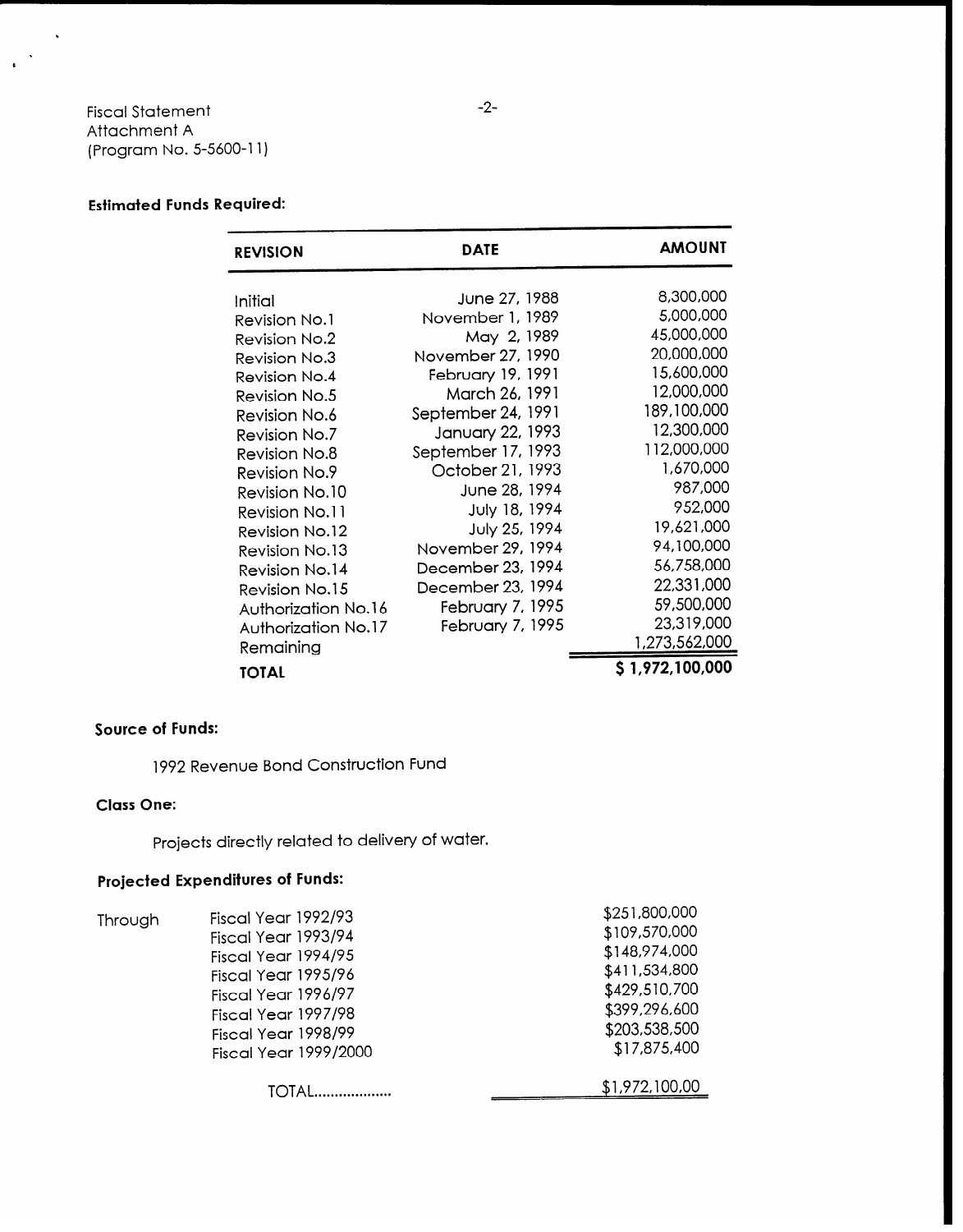# .  $4132$

#### Attachment B The Metropolitan Water District of Southern California Abstract of Bids Received February 23, 1995 at 2:00 p.m. Specifications No. 1305, as Amended West Dam Foundation and Excavation

.

The work under the specifications consists of construction of the West Dam Foundation and Excavation. The work is to be completed within 132 working days after the contractor receives the Notice to Proceed. Under this schedule, the work should be completed by October 1995. Engineer's Estimate: \$29,500,000.00

| Bidder & Location                                             | Total        |
|---------------------------------------------------------------|--------------|
| Kiewit Pacific Company<br>Vancouver, Washington               | \$19,787,370 |
| Tutor-Saliba - Perini, Joint<br>Venture<br>Sylmar, California | \$21,377,377 |
| C.A. Rasmussan, Inc.<br>Corona, California                    | \$23,183,745 |
| Chilcote, Inc.<br>El Cajon, California                        | \$23,333,333 |
| ICA Construction Group<br>Irvine, California                  | \$23,337,798 |
| PCL Civil Construction<br>Tempe, Arizona                      | \$23,511,986 |
| Washington Construction Company<br>Missoula, Montana          | \$23,888,000 |
| Ladd/Rados, Inc.<br>Redding, California                       | \$24,844,419 |
| ACI<br>Corona, California                                     | \$24,869,123 |
| Granite Construction Company<br>Watsonville, California       | \$24,955,346 |
| W.R. Connelly, Inc.<br>Spring Valley, California              | \$26,496,871 |
| Sukot Construction, Inc.<br>Santa Ana, California             | \$29,874,820 |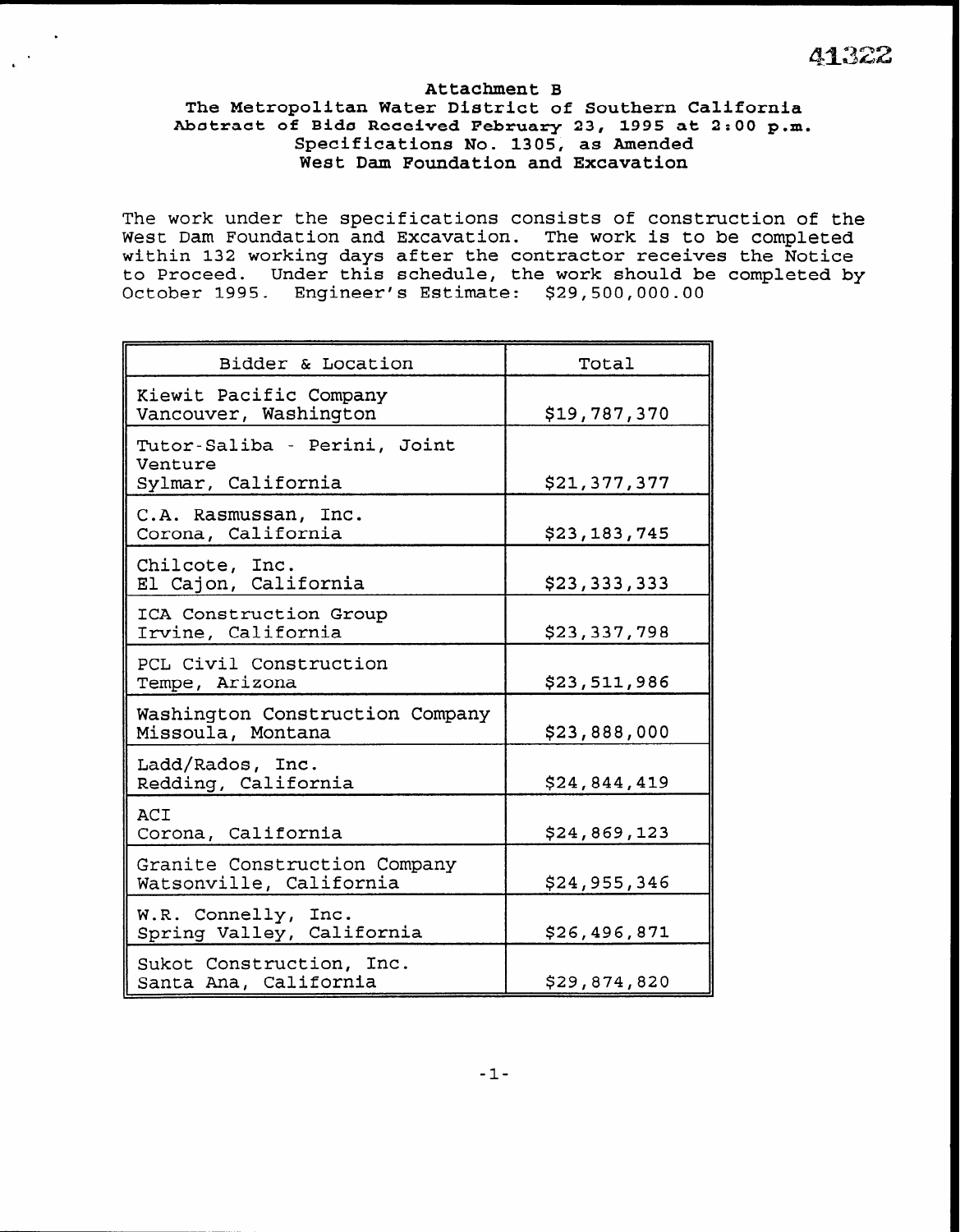# 41322

|                                                       | <b>MBE/WBE PARTICIPATION FOR</b><br><b>Kiewit Pacific Company</b> |                          | Attachment C |
|-------------------------------------------------------|-------------------------------------------------------------------|--------------------------|--------------|
|                                                       | Project Goals                                                     | MBE %<br>14%             | WBE %<br>5%  |
| Subcontractor                                         | Type of Services                                                  | Participation<br>$MBE\%$ | WBE %        |
| Ron Varela & Co.                                      | <b>Equipment Rental</b>                                           | 5.6                      |              |
| Shrecka Technology Park                               | <b>Aggregate Base</b>                                             | 2.5                      |              |
| Aamigo Company Inc.                                   | Pipe Supplier                                                     | 2.1                      |              |
| Ayala & Sons Inc.                                     | <b>Asphalt Paving</b>                                             | 1.9                      |              |
| ACE Fence Company                                     | Fence and Guardrail                                               | 1.2                      |              |
| Selectric Electric Inc.                               | Electrical                                                        | 0.3                      |              |
| W.C. Goolsby Petroleum                                | Fuel Supplier                                                     |                          | 5.0          |
| <b>Quality Hydroseeding and</b><br><b>Restoration</b> |                                                                   |                          | 0.1          |
|                                                       |                                                                   |                          |              |
|                                                       |                                                                   |                          |              |
|                                                       |                                                                   |                          |              |
|                                                       | Total Participation:                                              | 13.6<br>MBE %            | 5.1<br>WBE % |
|                                                       |                                                                   |                          |              |
|                                                       |                                                                   |                          |              |
|                                                       |                                                                   |                          |              |
|                                                       |                                                                   |                          |              |

 $\bullet$